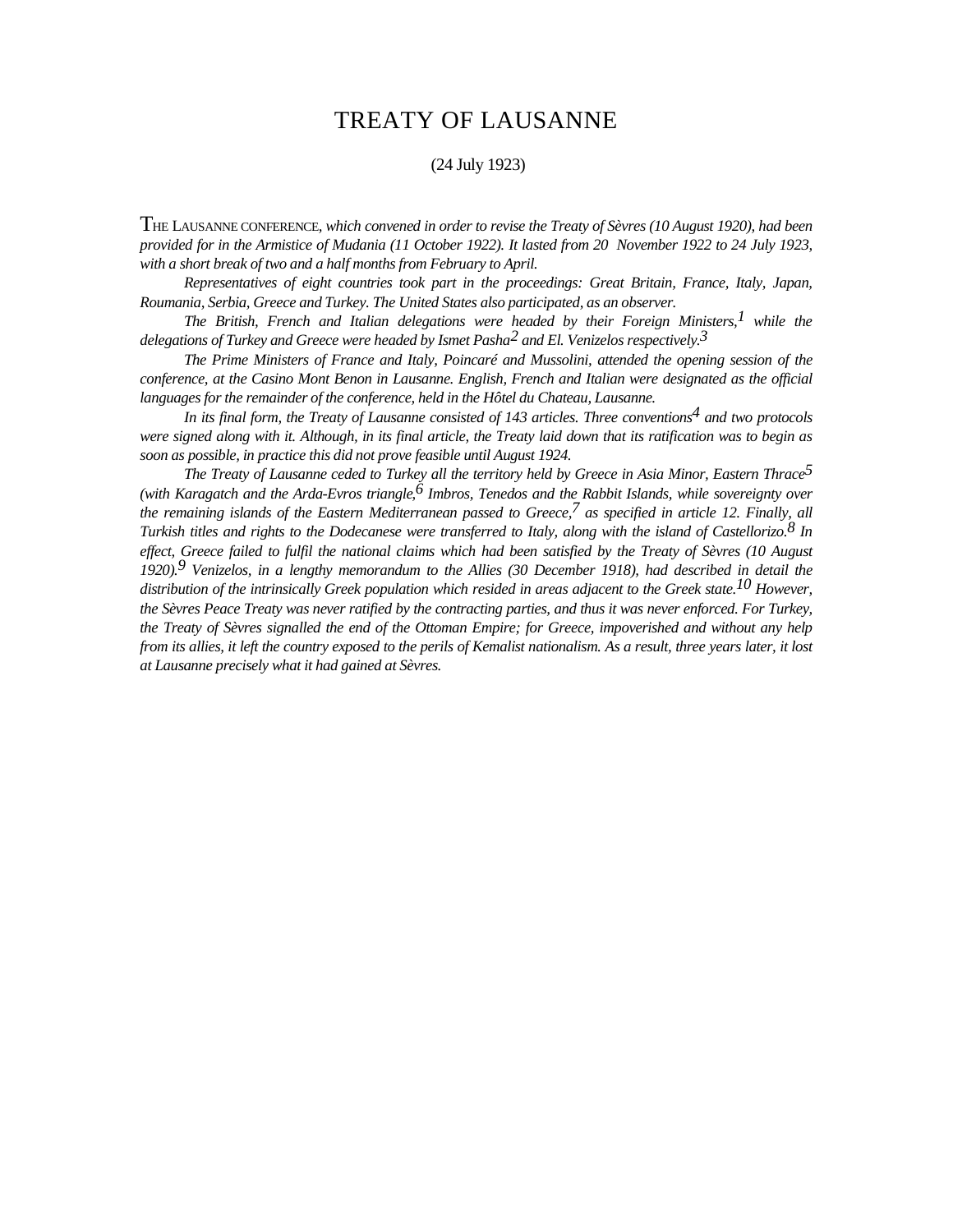# TREATY\* OF LAUSANNE

The British Empire, France, Italy, Japan, Greece, Roumania and the Serb-Croat-Slovene State of the one part, and Turkey of the other part;

Being united in the desire to bring to a final close the state of war which has existed in the East since 1914.

Being anxious to re-establish the relations of friendship and commerce which are essential to the mutual well-being of their respective peoples,

And considering that these relations must be based on respect for the independence and sovereignty of States,

Have decided to conclude a Treaty for this purpose, and have appointed as their Plenipotentiaries:

His Majesty the King of the United Kingdom of Great Britain and Ireland and of the British dominions beyond the Seas, Emperor of India:

The Right Honourable Sir Horace George Montagu Rumbold, Baronet, G.C.M.G., High Commissioner at Constantinople;

The President of the French Republic:

General Maurice Pellé, Ambassador of France, High Commissioner of the Republic in the East, Grand Officer of the National Order of the Legion of Honour;

His Majesty the King of Italy:

The Honourable Marquis Camillo Garroni, Senator of the Kingdom, Ambassador of Italy, High Commissioner at Constantinople, Grand Cross of the Orders of Saints Maurice and Lazarus, and of the Crown of Italy;

M. Giulio Cesare Montagna, Envoy Extraordinary and Minister Plenipotentiary at Athens, Commander of the Orders of Saints Maurice and Lazarus, Grand Officer of the Crown of Italy;

His Majesty the Emperor of Japan:

Mr. Kentaro Otchiai, Jusammi, First Class of the Order of the Rising Sun, Ambassador Extraordinary and Plenipotentiary at Rome;

His Majesty the King of the Hellenes:

M. Eleftherios K.Venisélos, formerly President of the Council of Ministers, Grand Cross of the Order of the Saviour;

M. Demetrios Caclamanos, Minister Plenipotentiary at London, Commander of the Order of the Saviour;

His Majesty the King of Roumania:

M. Constantine I. Diamandy, Minister Plenipotentiary;

M. Constantine Contzesco, Minister Plenipotentiary;

His Majesty the King of the Serbs, the Croats and the Slovenes:

Dr. Miloutine Yovanovitch, Envoy Extraordinary and Minister Plenipotentiary at Berne;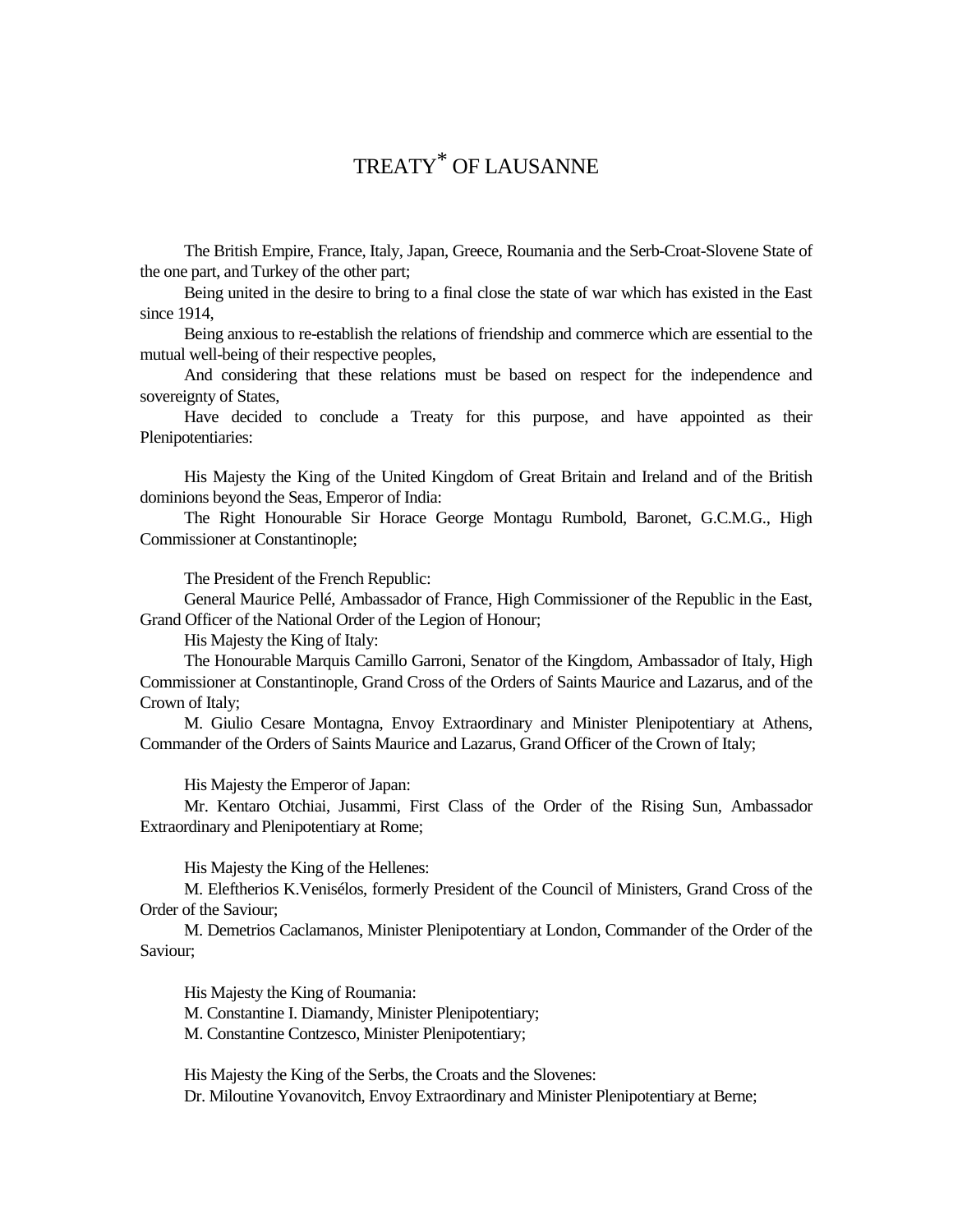The Government of the Grand National Assembly of Turkey: Ismet Pasha, Minister for Foreign Affairs, Deputy for Adrianople; Dr. Riza Nour Bey, Minister for Health and for Public Assistance, Deputy for Sinope; Hassan Bey, formerly Minister, Deputy for Trebizond; Who, having produced their full powers, found in good and due form, have agreed as follows:

### PART I. ––――――

### POLITICAL CLAUSES.

### ––―――― ARTICLE 1.

From the coming into force of the present Treaty, the state of peace will be definitely reestablished between the British Empire, France, Italy, Japan, Greece, Roumania and the Serb-Croat-Slovene State of the one part, and Turkey of the other part, as well as between their respective nationals.

Official relations will be resumed on both sides and, in the respective territories, diplomatic and consular representatives will receive, without prejudice to such agreements as may be concluded in the future, treatment in accordance with the general principles of international law.

### SECTION I. ––――――

### 1. TERRITORIAL CLAUSES.

### ––―――― ARTICLE 2.

From the Black Sea to the Aegean the frontier of Turkey is laid down as follows:

### *(1) With Bulgaria:*

From the mouth of the River Rezvaya, to the River Maritza, the point of junction of the three frontiers of Turkey, Bulgaria and Greece:

the southern frontier of Bulgaria as at present demarcated ;

#### *(2)With Greece:*

Thence to the confluence of the Arda and the Maritza:

the course of the Maritza;

then upstream along the Arda, up to a point on that river to be determined on the spot in the immediate neighbourhood of the village of Tchörek-Keuy;

the course of the Arda;

thence in a south-easterly direction up to a point on the Maritza, 1 kilom. below Bosna-Keuy:

a roughly straight line leaving in Turkish terrritory the village of Bosna-Keuy. The village of Tchörek-Keuy shall be assigned to Greece or to Turkey according as the majority of the population shall be found to be Greek or Turkish by the Commission for which provision is made in Article 5, the population which has migrated into this village after the  $11<sup>th</sup>$  October, 1922, not being taken into account;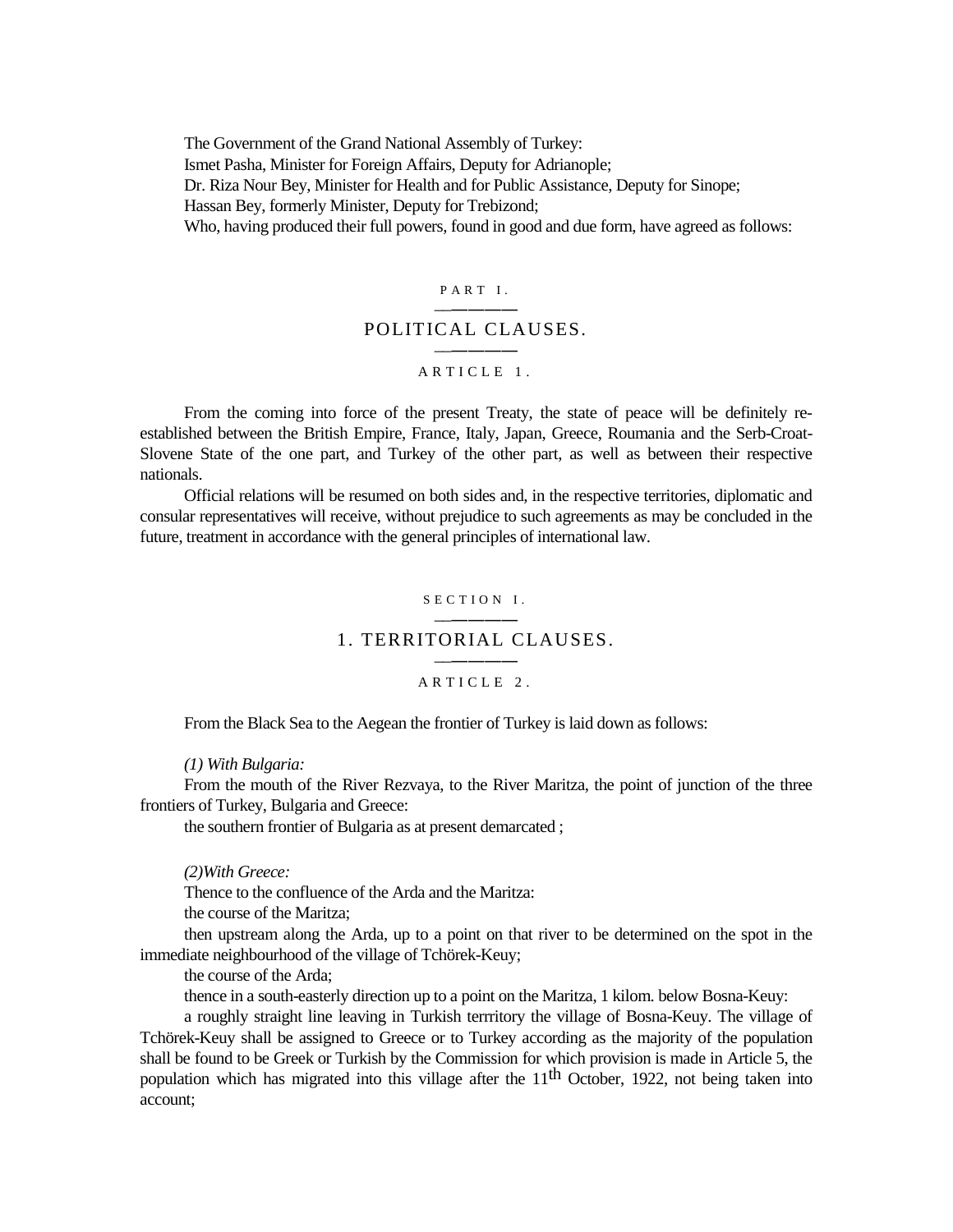thence to the Aegean Sea: the course of the Maritza.

#### ARTICLE 3.

From the Mediterranean to the frontier of Persia, the frontier of Turkey is laid down as follows:

#### *(1) With Syria:*

The frontier described in Article 8 of the Franco-Turkish Agreement of the 20<sup>th</sup> October, 1921;

#### *(2)With Iraq:*

The frontier between Turkey and Iraq shall be laid down in friendly arrangement to be concluded between Turkey and Great Britain within nine months.

In the event of no agreement being reached between the two Governments within the time mentioned, the dispute shall be referred to the Council of the League of Nations.

The Turkish and British Governments reciprocally undertake that, pending the decision to be reached on the subject of the frontier, no military or other movement shall take place which might modify in any way the present state of the territories of which the final fate will depend upon that decision.

### ARTICLE 4.

The frontiers described by the present Treaty are traced on the one-in-a-million maps attached to the present Treaty. In case of divergence between the text and the map, the text will prevail. [See Introduction.]

#### ARTICLE 5.

A Boundary Commission will be appointed to trace on the ground the frontier defined in Article 2 (2). This Commission will be composed of representatives of Greece and of Turkey, each Power appointing one representative, and a president chosen by them from the nationals of a third Power.

They shall endeavour in all cases to follow as nearly as possible the descriptions given in the present Treaty, taking into account as far as possible administrative boundaries and local economic interests.

The decision of the Commission will be taken by a majority and shall be binding on the parties concerned.

The expenses of the Commission shall be borne in equal shares by the parties concerned.

### ARTICLE 6.

In so far as concerns frontiers defined by a waterway as distinct from its banks, the phrases «course» or «channel» used in the descriptions of the present Treaty signify, as regards non-navigable rivers, the median line of the waterway or of its principal branch, and, as regards navigable rivers, the median line of the principal channel of navigation. It will rest with the Boundary Commission to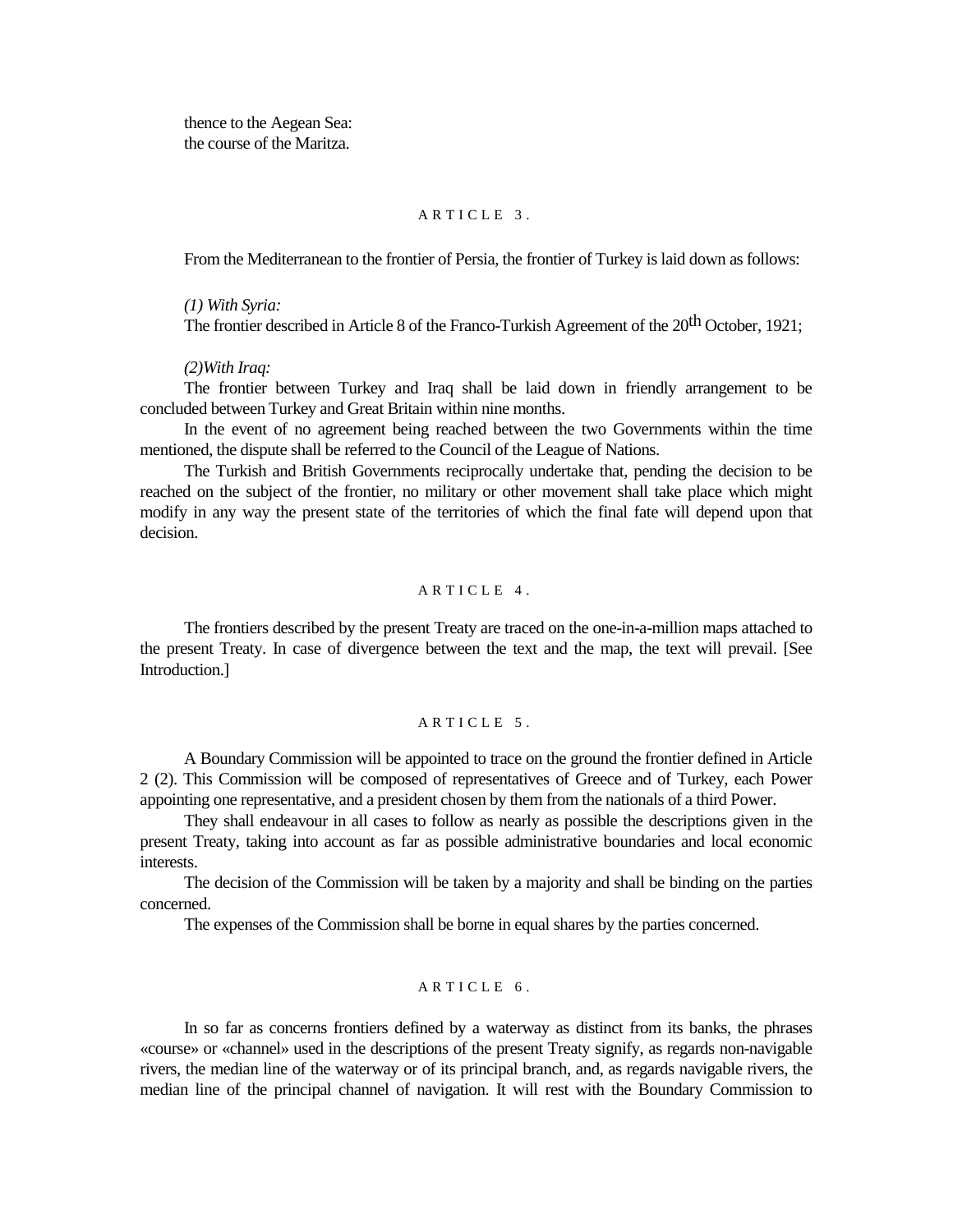specify whether the frontier line shall follow any changes of the course or channel which may take place, or whether it shall be definitely fixed by the position of the course or channel at the time when the present Treaty comes into force.

In the absence of provisions to the contrary, in the present Treaty, islands and islets lying within three miles of the coast are included within the frontier of the coastal State.

### ARTICLE 7.

The various States concerned undertake to furnish to the Boundary Commission all documents necessary for its task, especially authentic copies of agreements fixing existing or old frontiers, all large scale maps in existence, geodetic data, surveys completed but unpublished, and information concerning the changes of frontier watercourses. The maps, geodetic data, and surveys, even if unpublished, which are in the possession of the Turkish authorities, must be delivered at Constantinople with the least possible delay from the coming into force of the present Treaty to the President of the Commission.

The States concerned also undertake to instruct the local authorities to communicate to the Commission all documents, especially plans, cadastral and land books, and to furnish on demand all details regarding property, existing economic conditions and other necessary information.

### ARTICLE 8.

The various States interested undertake to give every assistance to the Boundary Commission, whether directly or through local authorities, in everything that concerns transport, accomodation, labour, materials (sign posts, boundary pillars) necessary for the accomplishment of its mission.

In particular, the Turkish Government undertakes to furnish, if required, the technical personnel necessary to assist the Boundary Commission in the accomplishment of its duties.

#### ARTICLE 9.

The various States interested undertake to safeguard the trigonometrical points, signals, posts or frontier marks erected by the Commission.

#### ARTICLE 10.

The pillars will be placed so as to be intervisible. They will be numbered, and their position and their number will be noted on a cartographic document.

### ARTICLE 11.

The protocols defining the boundary and the maps and documents attached thereto will be made out in triplicate, of which two copies will be forwarded to the Governments of the limitrophe States, and the third to the Government of the French Republic, which will deliver authentic copies to the Powers who sign the present Treaty.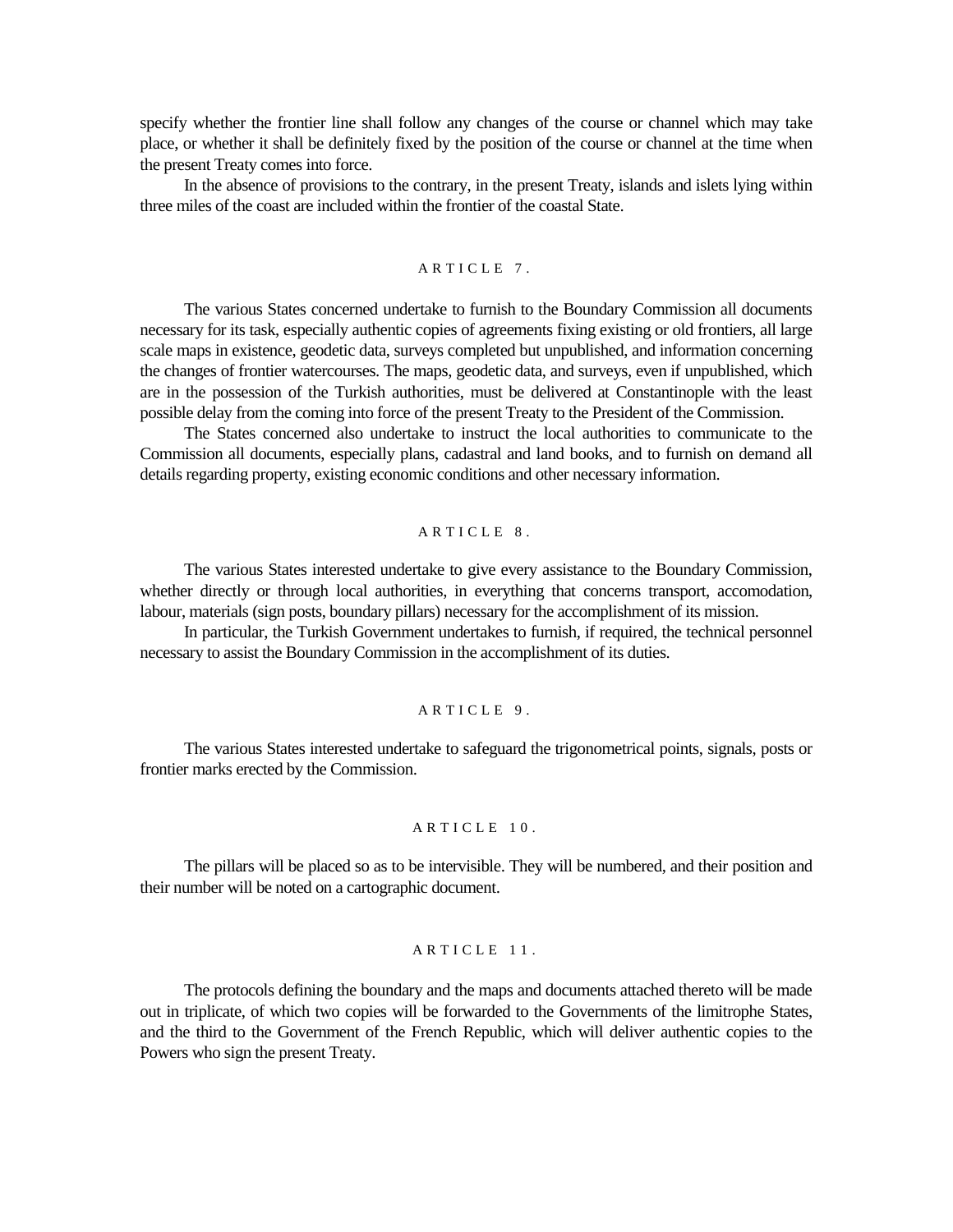#### ARTICLE 12.

The decision taken on the 13<sup>th</sup> February 1914, by the Conference of London, in virtue of Articles 5 of the Treaty of London of the  $17<sup>th</sup>$ -30<sup>th</sup> May, 1913, and 15 of the Treaty of Athens of the 1st-14<sup>th</sup> November, 1913, which decision was communicated to the Greek Government on the 13<sup>th</sup> February 1914, regarding the sovereignty of Greece over the islands of the Eastern Mediterranean, other than the islands of Imbros, Tenedos and Rabbit Islands, particularly the islands of Lemnos, Samothrace, Mytilene, Chios, Samos and Nikaria, is confirmed, subject to the provisions of the present Treaty respecting the islands placed under the sovereignty of Italy which form the subject of Article 15.

Except where a provision to the contrary is contained in the present Treaty, the islands situated at less than three miles from the Asiatic coast remain under Turkish sovereignty.

### ARTICLE 13.

With a view to ensuring the maintenance of peace, the Greek Government undertakes to observe the following restrictions in the islands of Mytilene, Chios, Samos and Nikaria:

(1) No naval base and no fortification will be established in the said islands.

(2) Greek military aircraft will be forbidden to fly over the territory of the Anatolian coast. Reciprocally, the Turkish Government will forbid their military aircraft to fly over the said islands.

(3) The Greek military forces in the said islands will be limited to the normal contingent called up for military service, which can be trained on the spot, as well as to a force of gendarmerie and police in proportion to the force of gendarmerie and police existing in the whole of the Greek territory.

#### ARTICLE 14.

The islands of Imbros and Tenedos, remaining under Turkish sovereignty, shall enjoy a special administrative organisation composed of local elements and furnishing every guarantee for the native non-Moslem population in so far as concerns local administration and the protection of persons and property. The maintenance of order will be assured therein by a police force recruited from amongst the local population by the local administration above provided for and placed under its orders.

The agreements which have been, or may be, concluded between Greece and Turkey relating to the exchange of the Greek and Turkish populations will not be applied to the inhabitants of the islands of Imbros and Tenedos.

### ARTICLE 15.

Turkey renounces in favour of Italy all rights and title over the following islands: Stampalia (Astrapalia), Rhodes (Rhodos), Calki (Kharki), Scarpanto, Casos (Casso), Piscopis (Tilos), Misiros (Nisyros), Calimnos (Kalymnos), Leros, Patmos, Lipsos (Lipso), Simi (Symi), and Cos (Kos), which are now occupied by Italy, and the islets dependent thereon, and also over the island of Castellorizzo. ARTICLE 16.

Turkey hereby renounces all rights and title whatsoever over or respecting the territories situated outside the frontiers laid down in the present Treaty and the islands other than those over which her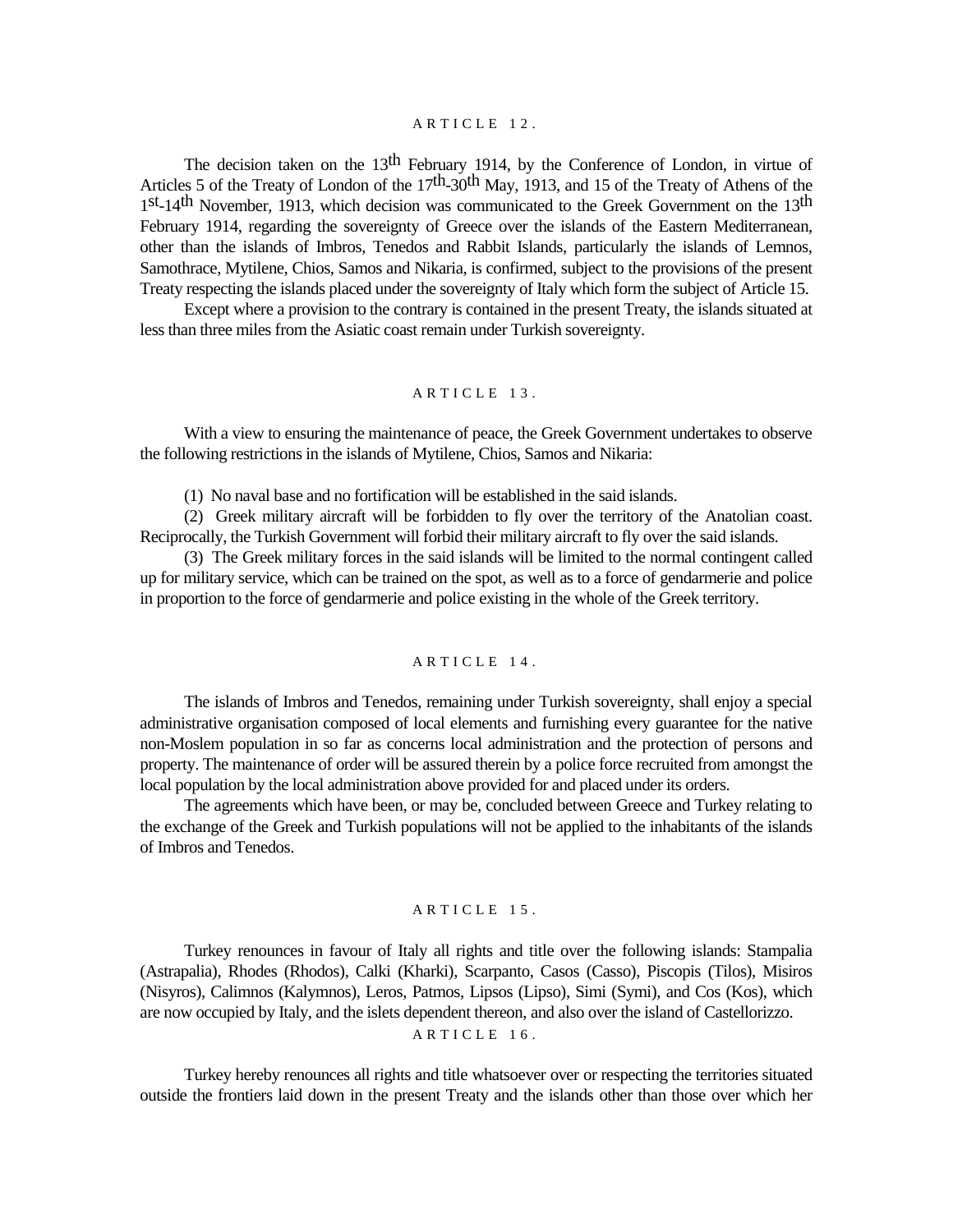sovereignty is recognised by the said Treaty, the future of these territories and islands being settled or to be settled by the parties concerned.

The provisions of the present Article do not prejudice any special arrangements arising from neighbourly relations which have been or may be concluded between Turkey and any limitrophe countries.

### ARTICLE 17.

The renunciation by Turkey of all rights and titles over Egypt and over the Soudan will take effect as from the 5<sup>th</sup> November, 1914.

### ARTICLE 18.

Turkey is released from all undertakings and obligations in regard to the Ottoman Ioans guaranteed on the Egyptian tribute, that is to say, the loans of 1855, 1891 and 1894. The annual payments made by Egypt for the service of these loans now forming part of the service of the Egyptian Public Debt, Egypt is freed from all other obligations relating to the Ottoman Public Debt.

#### ARTICLE 19.

Any questions arising from the recognition of the State of Egypt shall be settled by agreements to be negotiated subsequently in a manner to be determined later between the Powers concerned. The provisions of the present Treaty relating to territories detached from Turkey under the said Treaty will not apply to Egypt.

#### ARTICLE 20.

Turkey hereby recognises the annexation of Cyprus proclaimed by the British Government on the 5<sup>th</sup> November, 1914.

### ARTICLE 21.

Turkish nationals ordinarily resident in Cyprus on the 5<sup>th</sup> November, 1914, will acquire British nationality subject to the conditions laid down in the local law, and will thereupon lose their Turkish nationality. They will, however, have the right to opt for Turkish nationality within two years from the coming into force of the present Treaty, provided that they leave Cyprus within twelve months after having so opted.

Turkish nationals ordinarily resident in Cyprus on the coming into force of the present Treaty who, at that date, have acquired or are in process of acquiring British nationality, in consequence of a request made in accordance with the local law, will also thereupon lose their Turkish nationality.

It is understood that the Government of Cyprus will be entitled to refuse British nationality to inhabitants of the island who, being Turkish nationals, had formerly acquired another nationality without the consent of the Turkish Government.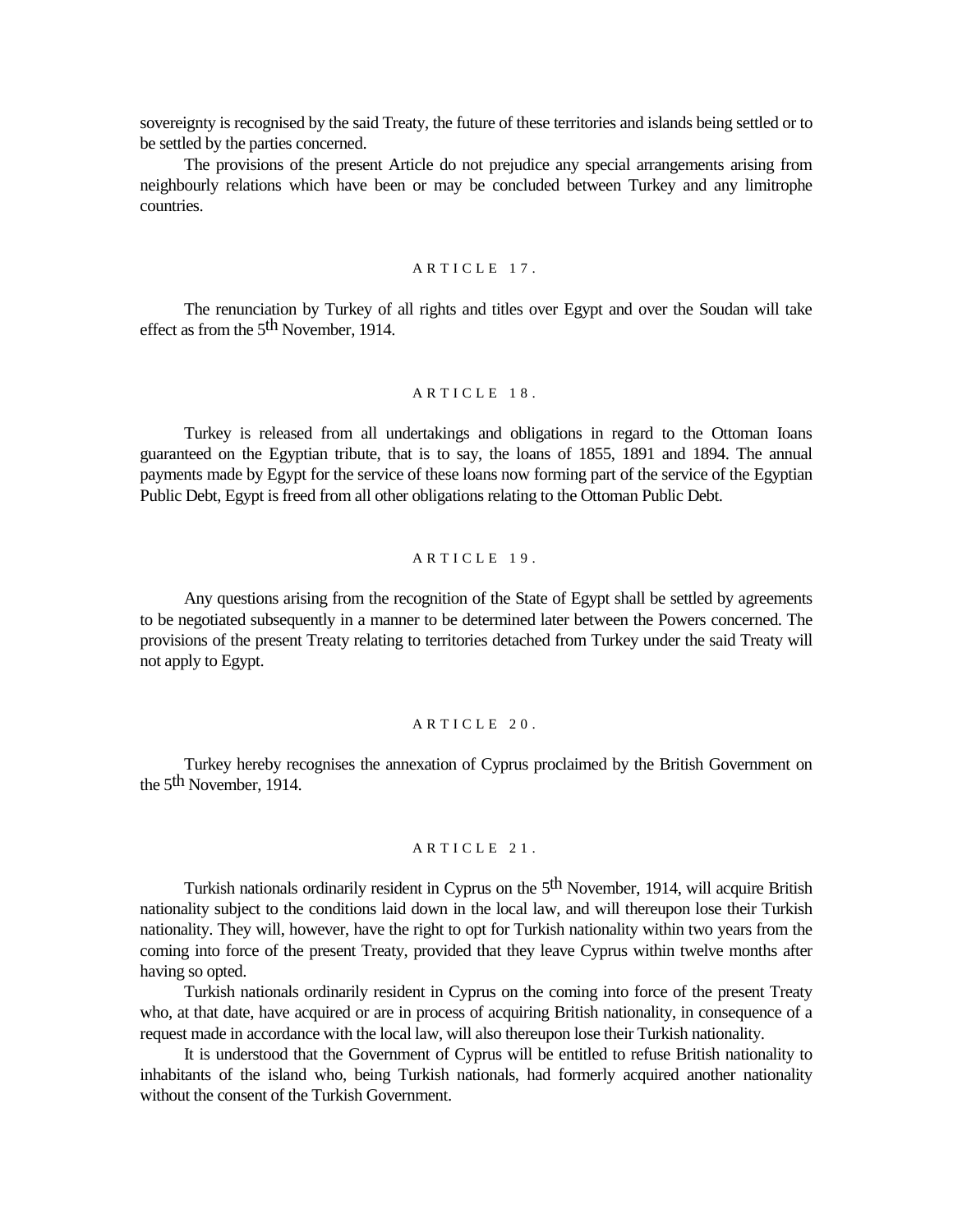### ARTICLE 22.

Without prejudice to the general stipulations of Article 27, Turkey hereby recognises the definite abolition of all rights and privileges whatsoever which she enjoyed in Libya under the Treaty of Lausanne of the 18<sup>th</sup> October, 1912, and the instruments connected therewith.

### 2. SPECIAL PROVISIONS. ––――――

### ARTICLE 23.

The High Contracting Parties are agreed to recognise and declare the principle of freedom of transit and of navigation, by sea and by air, in time of peace as in time of war, in the strait of the Dardanelles, the Sea of Marmora and the Bosphorus, as prescribed in the separate Convention signed this day, regarding the régime of the Straits. This Convention will have the same force and effect in so far as the present High Contracting Parties are concerned as if it formed part of the present Treaty.

#### ARTICLE 24.

The separate Convention signed this day respecting the régime for the frontier described in Article 2 of the present Treaty will have equal force and effect in so far as the present High Contracting Parties are concerned as if it formed part of the present Treaty.

#### ARTICLE 25.

Turkey undertakes to recognise the full force of the Treaties of Peace and additional Conventions concluded by the other Contracting Powers with the Powers who fought on the side of Turkey, and to recognise whatever dispositions have been or may be made concerning the territories of the former German Empire, of Austria, of Hungary and of Bulgaria, and to recognise the new States within their frontiers as there laid down.

### ARTICLE 26.

Turkey hereby recognises and accepts the frontiers of Germany, Austria, Bulgaria, Greece, Hungary, Poland, Roumania, the Serb-Croat-Slovene State and the Czechoslovak State, as these frontiers have been or may be determined by the Treaties referred to in Article 25 or by any supplementary conventions.

#### ARTICLE 27.

No power or jurisdiction in political, legislative or administrative matters shall be exercised outside Turkish territory by the Turkish Government or authorities, for any reason whatsoever, over the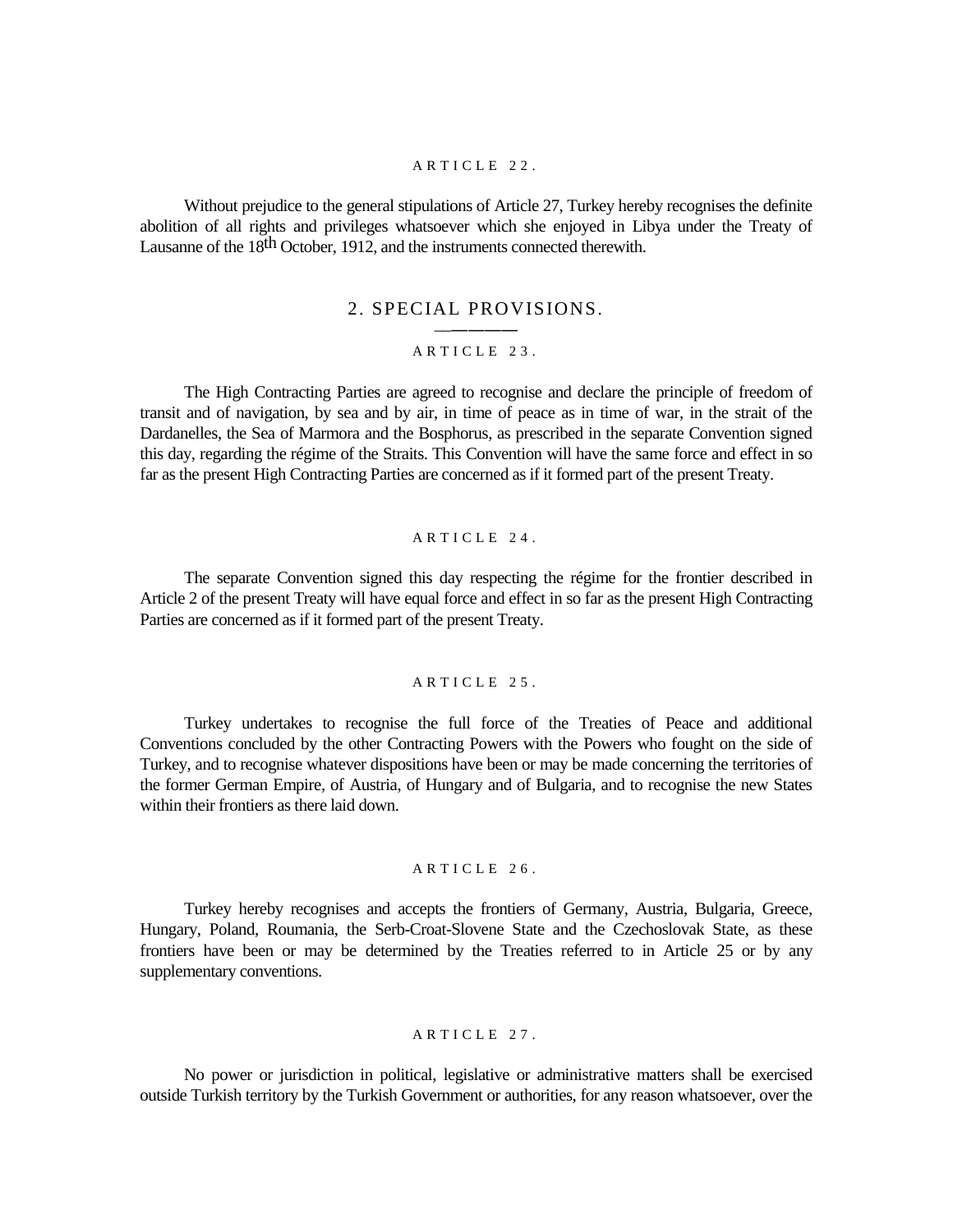nationals of a territory placed under the sovereignty or protectorate of the other Powers signatory of the present Treaty, or over the nationals of a territory detached from Turkey.

It is understood that the spiritual attributions of the Moslem religious authorities are in no way infringed.

### ARTICLE 28.

Each of the High Contracting Parties hereby accepts, in so far as it is concerned, the complete abolition of the Capitulations in Turkey in every respect.

#### ARTICLE 29.

Moroccans, who are French nationals («ressortissants») and Tunisians shall enjoy in Turkey the same treatment in all respects as other French nationals («ressortissants»).

Natives («ressortissants») of Libya shall enjoy in Turkey the same treatment in all respects as other Italian nationals («ressortissants»).

The stipulations of the present Article in no way prejudge the nationality of persons of Tunisian, Libyan and Moroccan origin established in Turkey.

Reciprocally, in the territories the inhabitants of which benefit by the stipulations of the first and second paragraphs of this Article, Turkish nationals shall benefit by the same treatment as in France and in Italy respectively.

The treatment to which merchandise originating in or destined for the territories, the inhabitants of which benefit from the stipulations of the first paragraph of this Article, shall be subject in Turkey, and, reciprocally, the treatment to which merchandise originating in or destined for Turkey shall be subject in the said territories shall be settled by agreement between the French and Turkish Governments.

### SECTION II. ––――――

### NATIONALITY. ––――――

#### ARTICLE 30.

Turkish subjects habitually resident in territory which in accordance with the provisions of the present Treaty is detached from Turkey will become *ipso facto,* in the conditions laid down by the local law, nationals of the State to which such territory is transferred.

### ARTICLE 31.

Persons over eighteen years of age, losing their Turkish nationality and obtaining *ipso facto* a new nationality under Article 30, shall be entitled within a period of two years from the coming into force of the present Treaty to opt for Turkish nationality.

### ARTICLE 32.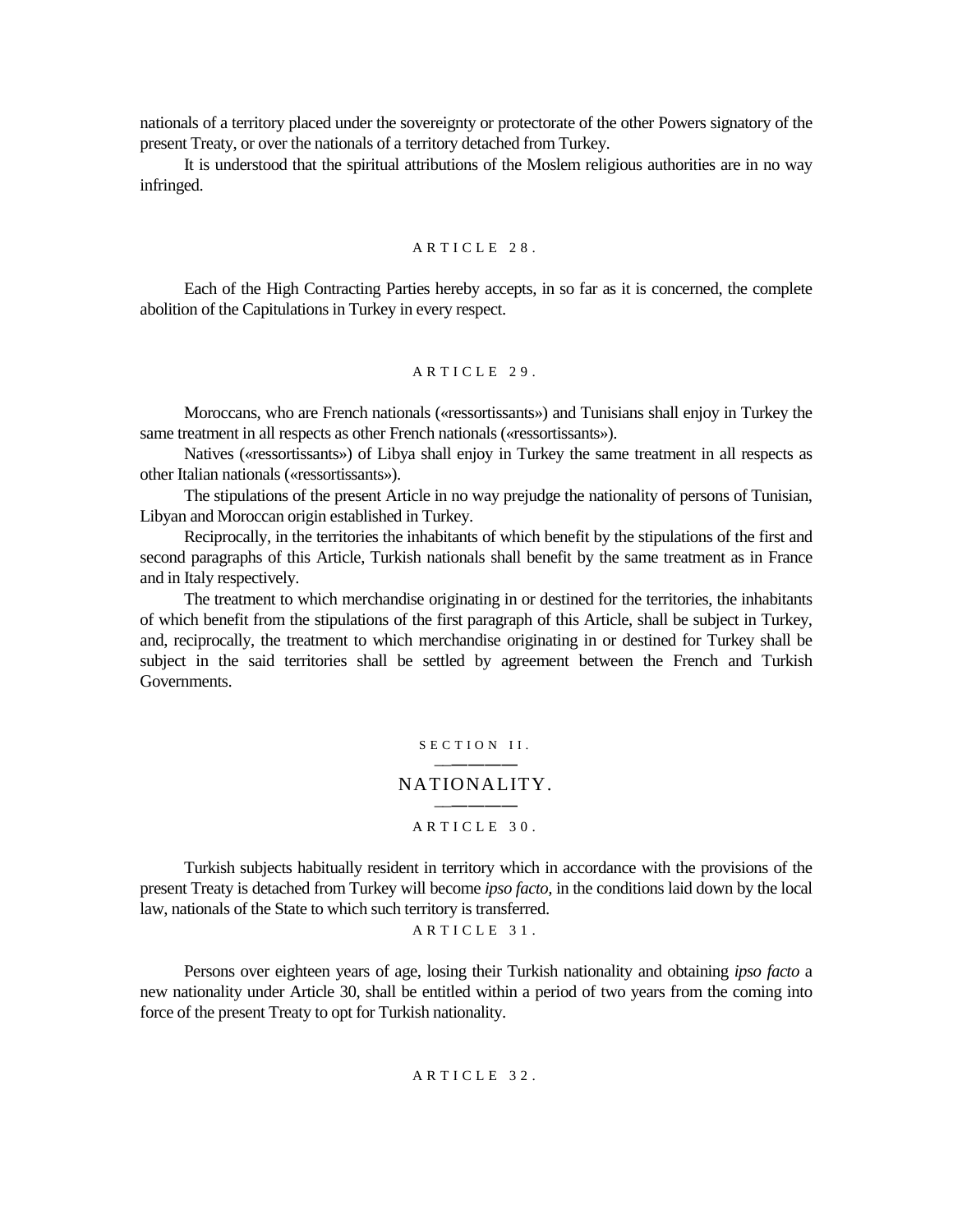Persons over eighteen years of age, habitually resident in territory detached from Turkey in accordance with the present Treaty, and differing in race from the majority of the population of such territory shall, within two years from the coming into force of the present Treaty, be entitled to opt for the nationality of one of the States in which the majority of the population is of the same race as the person exercising the right to opt, subject to the consent of that State.

#### ARTICLE 33.

Persons who have exercised the right to opt in accordance with the provisions of Articles 31 and 32 must, within the succeeding twelve months, transfer their place of residence to the State for which they have opted.

They will be entitled to retain their immovable property in the territory of the other State where they had their place of residence before exercising their right to opt.

They may carry with them their movable property of every description. No export or import duties may be imposed upon them in connection with the removal of such property.

### ARTICLE 34.

Subject to any agreements which it may be necessary to conclude between the Governments exercising authority in the countries detached from Turkey and the Governments of the countries where the persons concerned are resident, Turkish nationals of over eighteen years of age who are natives of a territory detached from Turkey under the present Treaty, and who on its coming into force are habitually resident abroad, may opt for the nationality of the territory of which they are natives, if they belong by race to the majority of the population of that territory, and subject to the consent of the Government exercising authority therein. This right of option must be exercised within two years from the coming into force of the present Treaty.

### ARTICLE 35.

The Contracting Powers undertake to put no hindrance in the way of the exercise of the right which the persons concerned have under the present Treaty, or under the Treaties of Peace concluded with Germany, Austria, Bulgaria or Hungary, or under any Treaty concluded by the said Powers, other than Turkey, or any of them, with Russia, or between themselves, to choose any other nationality which may be open to them.

#### ARTICLE 36.

For the purposes of the provisions of this Section, the status of a married woman will be governed by that of her husband, and the status of children under eighteen years of age by that of their parents.

#### SECTION III.

### ––―――― PROTECTION OF MINORITIES.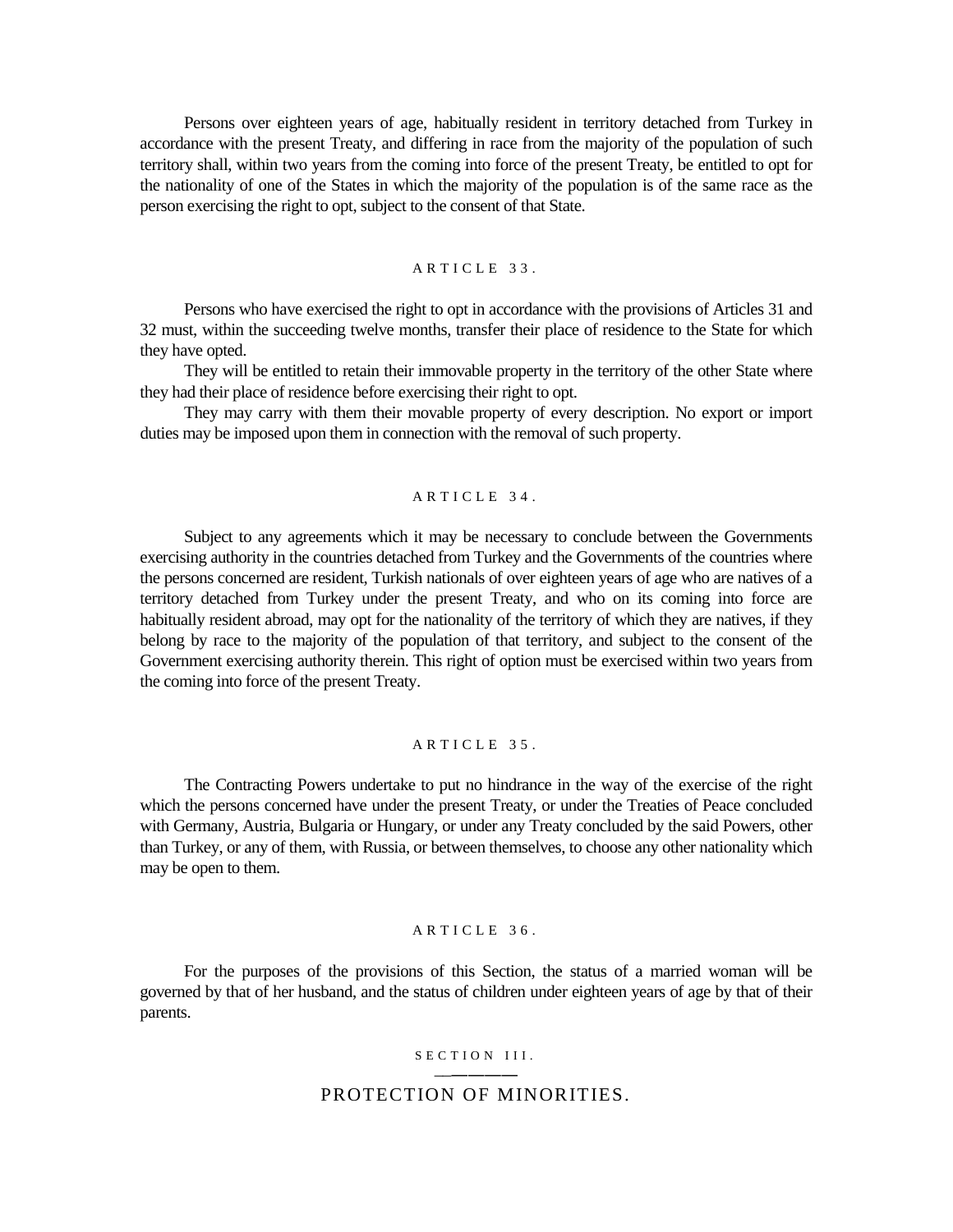### ––―――― ARTICLE 37.

Turkey undertakes that the stipulations contained in Articles 38 to 44 shall be recognised as fundamental laws, and that no law, no regulation, nor official action shall conflict or interfere with these stipulations, nor shall any law, regulation, nor official action prevail over them.

ARTICLE 38.

The Turkish Government undertakes to assure full and complete protection of life and liberty to all inhabitants of Turkey without distinction of birth, nationality, language, race or religion.

All inhabitants of Turkey shall be entitled to free exercise, whether in public or private, of any creed, religion or belief, the observance of which shall not be incompatible with public order and good morals.

Non-Moslem minorities will enjoy full freedom of movement and of emigration, subject to the measures applied, on the whole or on part of the territory, to all Turkish nationals, and which may be taken by the Turkish Government for national defence, or for the maintenance of public order.

#### ARTICLE 39.

Turkish nationals belonging to non-Moslem minorities will enjoy the same civil and political rights as Moslems.

All the inhabitants of Turkey, without distinction of religion, shall be equal before the law.

Differences of religion, creed or confession shall not prejudice any Turkish national in matters relating to the enjoyment of civil or political rights, as, for instance, admission to public employments, functions and honours, or the exercise of professions and industries.

No restrictions shall be imposed on the free use by any Turkish national of any language in private intercourse, in commerce, religion, in the press, or in publications of any kind or at public meetings.

Notwithstanding the existence of the official language, adequate facilities shall be given to Turkish nationals of non-Turkish speech for the oral use of their own language before the Courts.

#### ARTICLE 40.

Turkish nationals belonging to non-Moslem minorities shall enjoy the same treatment and security in law and in fact as other Turkish nationals. In particular, they shall have an equal right to establish, manage and control at their own expense, any charitable, religious and social institutions, any schools and other establishments for instruction and education, with the right to use their own language and to exercise their own religion freely therein.

#### ARTICLE 41.

As regards public instruction, the Turkish Government will grant in those towns and districts, where a considerable proportion of non-Moslem nationals are resident, adequate facilities for ensuring that in the primary schools the instruction shall be given to the children of such Turkish nationals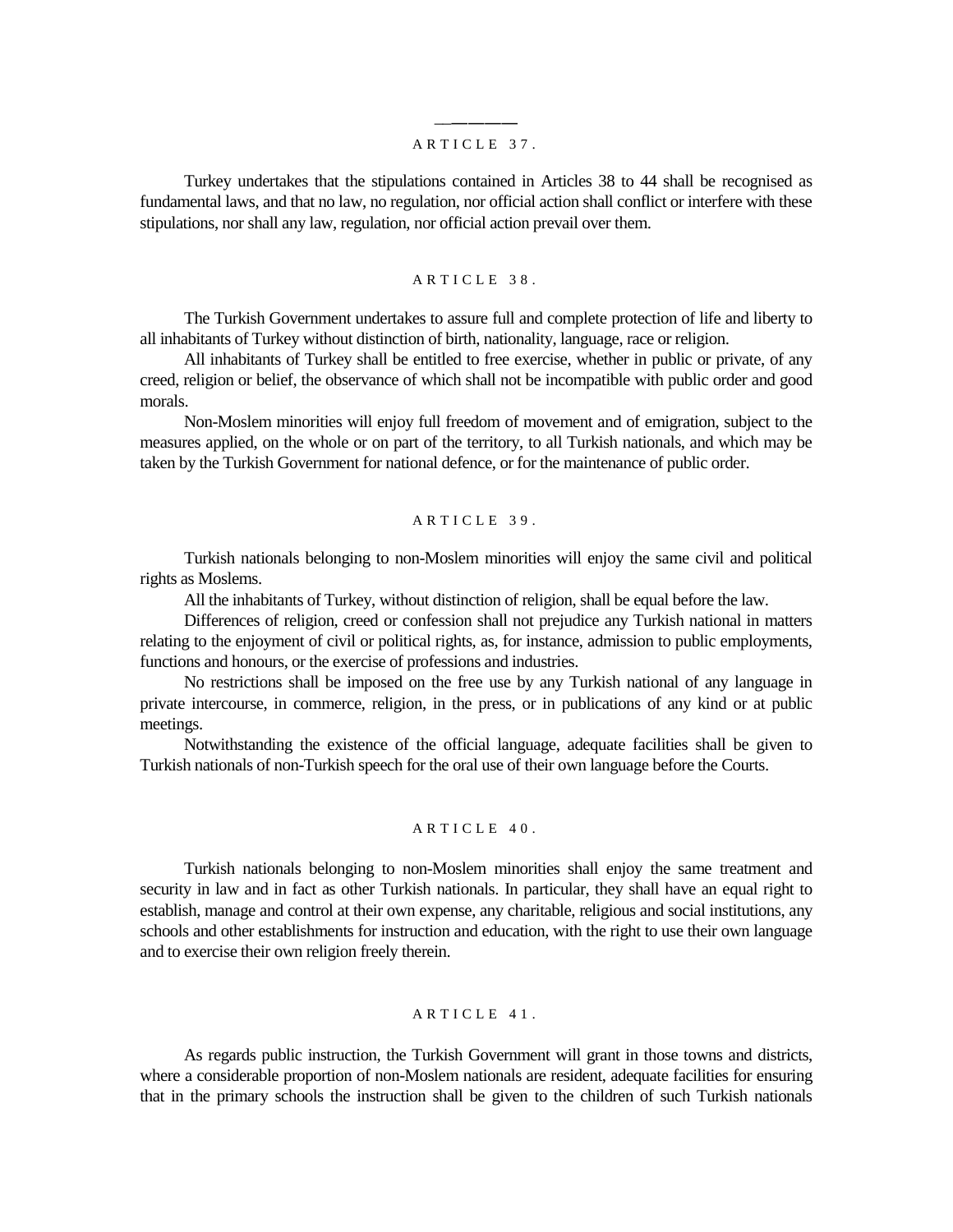through the medium of their own language. This provision will not prevent the Turkish Government from making the teaching of the Turkish language obligatory in the said schools.

In towns and districts where there is a considerable proportion of Turkish nationals belonging to non-Moslem minorities, these minorities shall be assured an equitable share in the enjoyment and application of the sums which may be provided out of public funds under the State, municipal or other budgets for educational, religious, or charitable purposes.

The sums in question shall be paid to the qualified representatives of the establishments and institutions concerned.

#### ARTICLE 42.

The Turkish Government undertakes to take, as regards non-Moslem minorities, in so far as concerns their family law or personal status, measures permitting the settlement of these questions in accordance with the customs of those minorities.

These measures will be elaborated by special Commissions composed of representatives of the Turkish Government and of representatives of each of the minorities concerned in equal number. In case of divergence, the Turkish Government and the Council of the League of Nations will appoint in agreement an umpire chosen from amongst European lawyers.

The Turkish Government undertakes to grant full protection to the churches, synagogues, cemeteries, and other religious establishments of the above-mentioned minorities. All facilities and authorisation will be granted to the pious foundations, and to the religious and charitable institutions of the said minorities at present existing in Turkey, and the Turkish Government will not refuse, for the formation of new religious and charitable institutions, any of the necessary facilities which are guaranteed to other private institutions of that nature.

#### ARTICLE 43.

Turkish nationals belonging to non-Moslem minorities shall not be compelled to perform any act with constitutes a violation of their faith or religious observances, and shall not be placed under any disability by reason of their refusal to attend Courts of Law or to perform any legal business on their weekly day of rest.

This provision, however, shall not exempt such Turkish nationals from such obligations as shall be imposed upon all other Turkish nationals for the preservation of public order.

### ARTICLE 44.

Turkey agrees that, in so far as the preceding Articles of this Section affect non-Moslem nationals of Turkey, these provisions constitute obligations of international concern and shall be placed under the guarantee of the League of Nations. They shall not be modified without the assent of the majority of the Council of the League of Nations. The British Empire, France, Italy and Japan hereby agree not to withhold their assent to any modification in these Articles which is in due form assented to by a majority of the Council of the League of Nations.

Turkey agrees that any Member of the Council of the League of Nations shall have the right to bring to the attention of the Council any infraction or danger of infraction of any of these obligations, and that the Council may thereupon take such action and give such directions as it may deem proper and effective in the circumstances.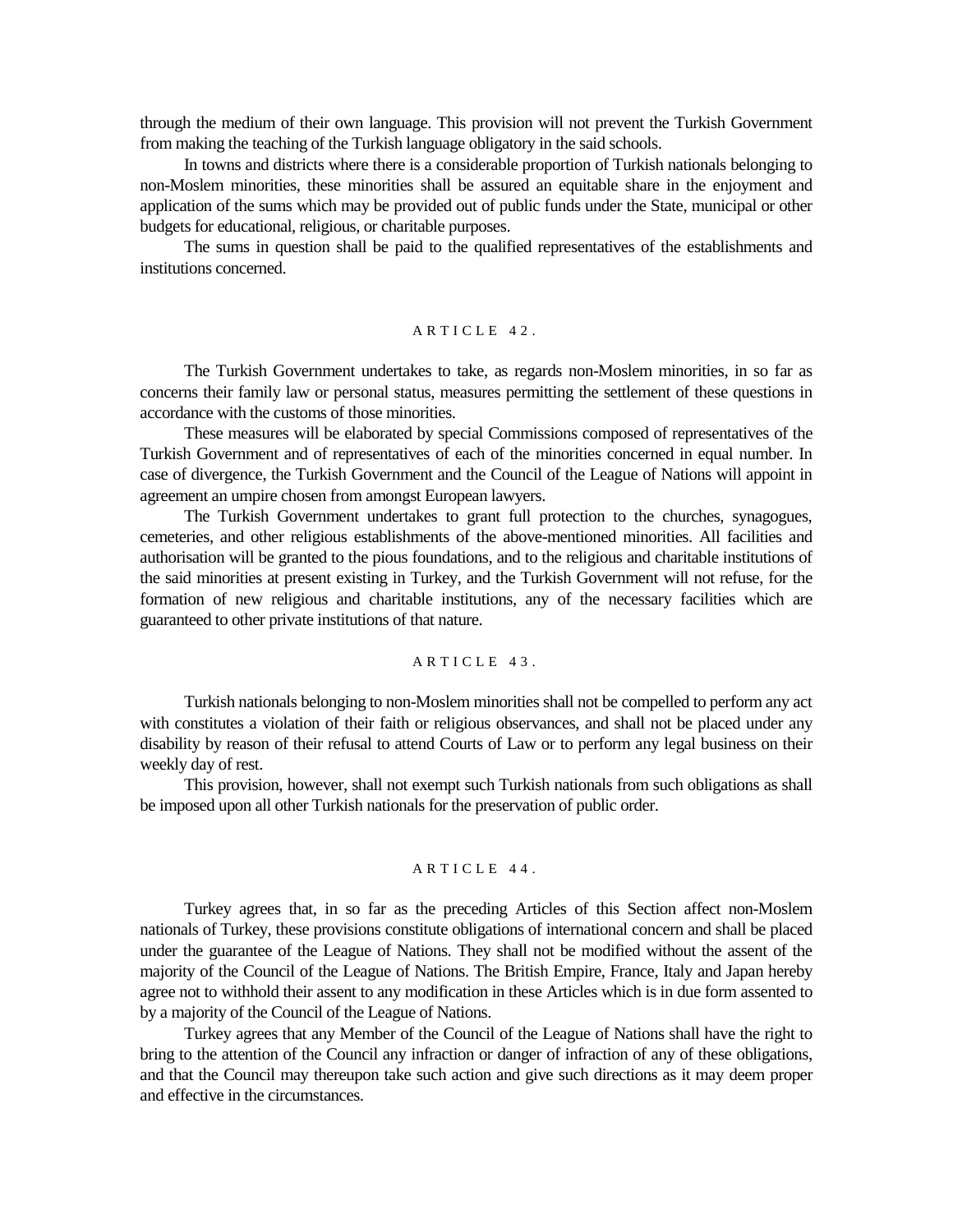Turkey further agrees that any difference of opinion as to questions of law or of fact arising out of these Articles between the Turkish Government and any one of the other Signatory Powers or any other Power, a member of the Council of the League of Nations, shall be held to be a dispute of an international character under Article 14 of the Covenant of the League of Nations. The Turkish Government hereby consents that any such dispute shall, if the other party thereto demands, be referred to the Permanent Court of International Justice. The decision of the Permanent Court shall be final and shall have the same force and effect as an award under Article 13 of the Covenant.

### ARTICLE 45.

The rights conferred by the provisions of the present Section on the non-Moslem minorities of Turkey will be similarly conferred by Greece on the Moslem minority in her territory.

### PART II. ––――――

## FINANCIAL CLAUSES.  $[\ldots]$

### PART III. ––――――

### ECONOMIC CLAUSES.  $[\ldots]$

### PART IV. ––――――

# COMMUNICATIONS AND SANITARY QUESTIONS.  $[\ldots]$

#### PART V.

### ––―――― MISCELLANEOUS PROVISIONS.  $[\ldots]$

### SECTION III. ––――――

### GENERAL PROVISIONS.  $[\ldots]$

#### ARTICLE 1 43.

The present Treaty shall be ratified as soon as possible.